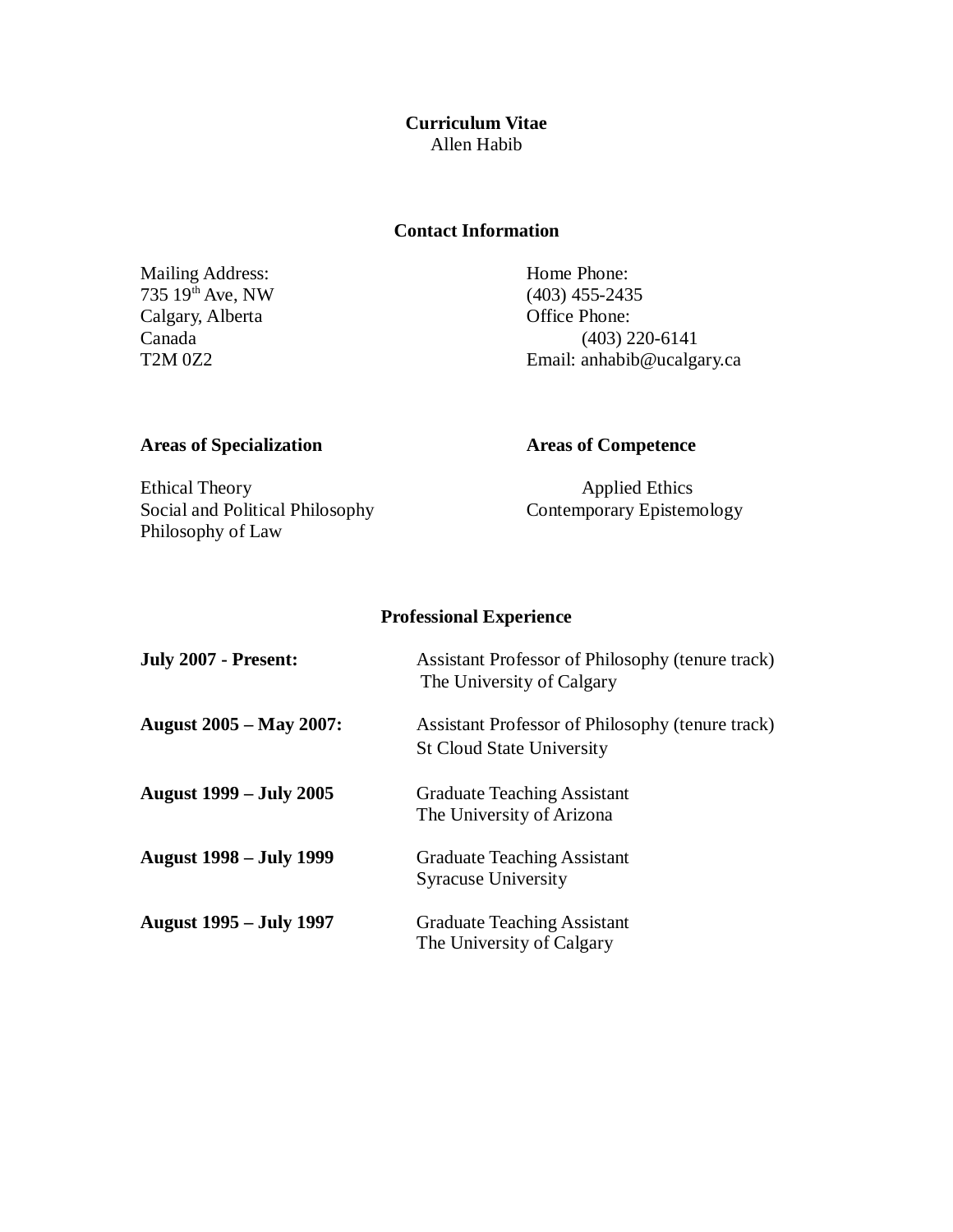### **University Education**

- 1999 2005: The University of Arizona, Department of Philosophy, Ph.D. student Thesis Title: The Authority Theory of Promising Thesis Advisor: Tom Christiano. Thesis Committee: Houston Smit, David Schmidtz Ph.D. Granted January, 2007
- 1998 1999: Syracuse University, Department of Philosophy, Ph.D. Student
- 1995 1998: The University of Calgary, Department of Philosophy Thesis title: Epistemic Reliabilism Thesis Advisor-Ann Levey. MA granted July, 1999
- 1993 1995: Concordia University, Department of Philosophy Bachelor of Arts in Philosophy with Distinction (*cum laude)*
- 1989 1993: Concordia University, Department of English Bachelor of Arts in English Literature

#### **Publications**

- Review of *Promises and Agreements: Philosophical Essays*, a collection by Oxford University Press (2010) forthcoming in *Notre Dame Philosophical Reviews*
- *Sharing the Earth: Sustainability and Intergenerational Environmental Justice,*  Under contract with Wilfred Laurier University Press, due Dec 2012
- "Sharing the Earth: Sustainability and the Currency of Intergenerational Justice" forthcoming (2011) in *Environmental Values*
- Review of *Political Elaborations*, monograph by Charles Blattberg, *Notre Dame Philosophical Reviews* (Online at http://ndpr.nd.edu/review.cfm?id=16425) June 2009
- "Promises to the Self" *The Canadian Journal of Philosophy* (39:4, 2009)
- "Promises" Encyclopedia entry in the *Stanford Encyclopedia of Philosophy* June 2008 (online at http://plato.stanford.edu/entries/promises/)
- "Media Consolidation" in *Social Issues: An Encyclopedia of Controversies, History, and Debate.* James Ciment, ed. (M.E. Sharpe Publishing: 2006), 5, 000 words.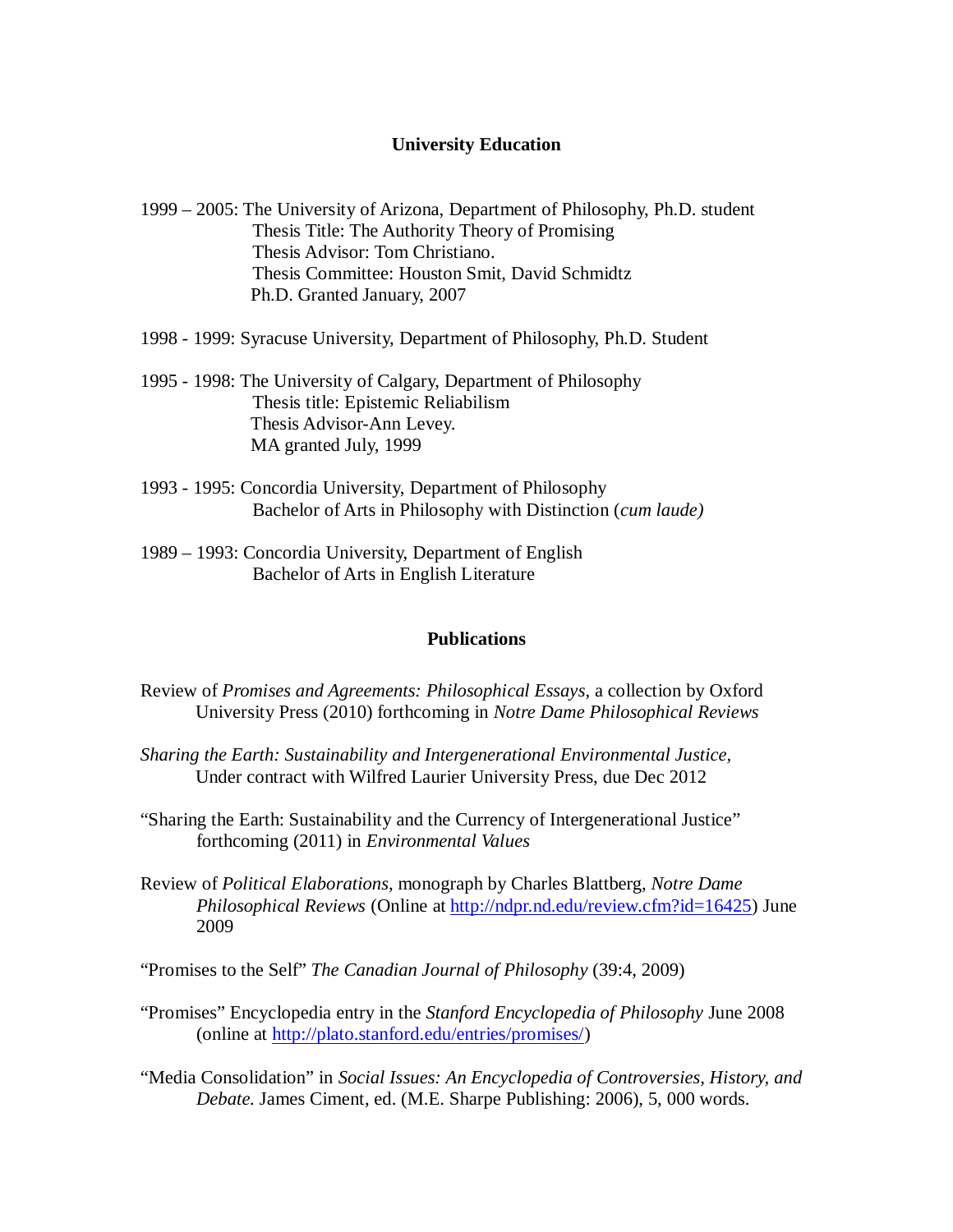"Circularity and the Legitimization of Knowledge" (with Keith Lehrer) in *Sosa and His Critics* (Blackwell, 2004), pp. 106-112

# **Selected Presentations**

- *Sharing the Earth: On the Currency of Intergenerational Justice* June 2011 International Association for Environmental Philosophy/ International Society for Environmental Ethics Annual Joint Conference, Nijmegen, Netherlands
- *Promissory Obligation and Authority Interest* May 2010 The Canadian Philosophical Association Annual General Assembly – Montreal, Quebec
- *Promissory Obligations and Authority Interest* March 2010 Colloquium series of the University of Alberta, Edmonton, Alberta
- *Finite Resources and Future Generations* July 2009 Association for Legal and Social Philosophy Annual general Conference – Edinburgh, Scotland
- *Finite Resources and Future Generations* June 2009 International Association for Environmental Philosophy/ International Society for Environmental Ethics Annual Joint Conference – Boulder, Colorado
- *Promises, Trust and Warrant* April 2009 Pacific Division of the American Philosophical Association – Vancouver, British Columbia
- *Resource, Revenues and Future Generations* November 2008 Apeiron Society for the Practice of Philosophy – Calgary, Alberta
- *Promises, Expectations and Circularity* June 2008 Annual Congress of the Canadian Philosophical Association – Vancouver, British Columbia
- *Promises to the Self* November 2007 Presentation to the Ethics Reading Group of Boston University – Boston, Massachusetts
- *Symposium on Promising* May 2006 Annual Congress of the Canadian Philosophical Association, participant and organizer – Toronto, Ontario.
- *Promises and the Is/Ought Gap* March 2006 colloquium series, St Cloud State Department of Philosophy – St. Cloud, Minnesota.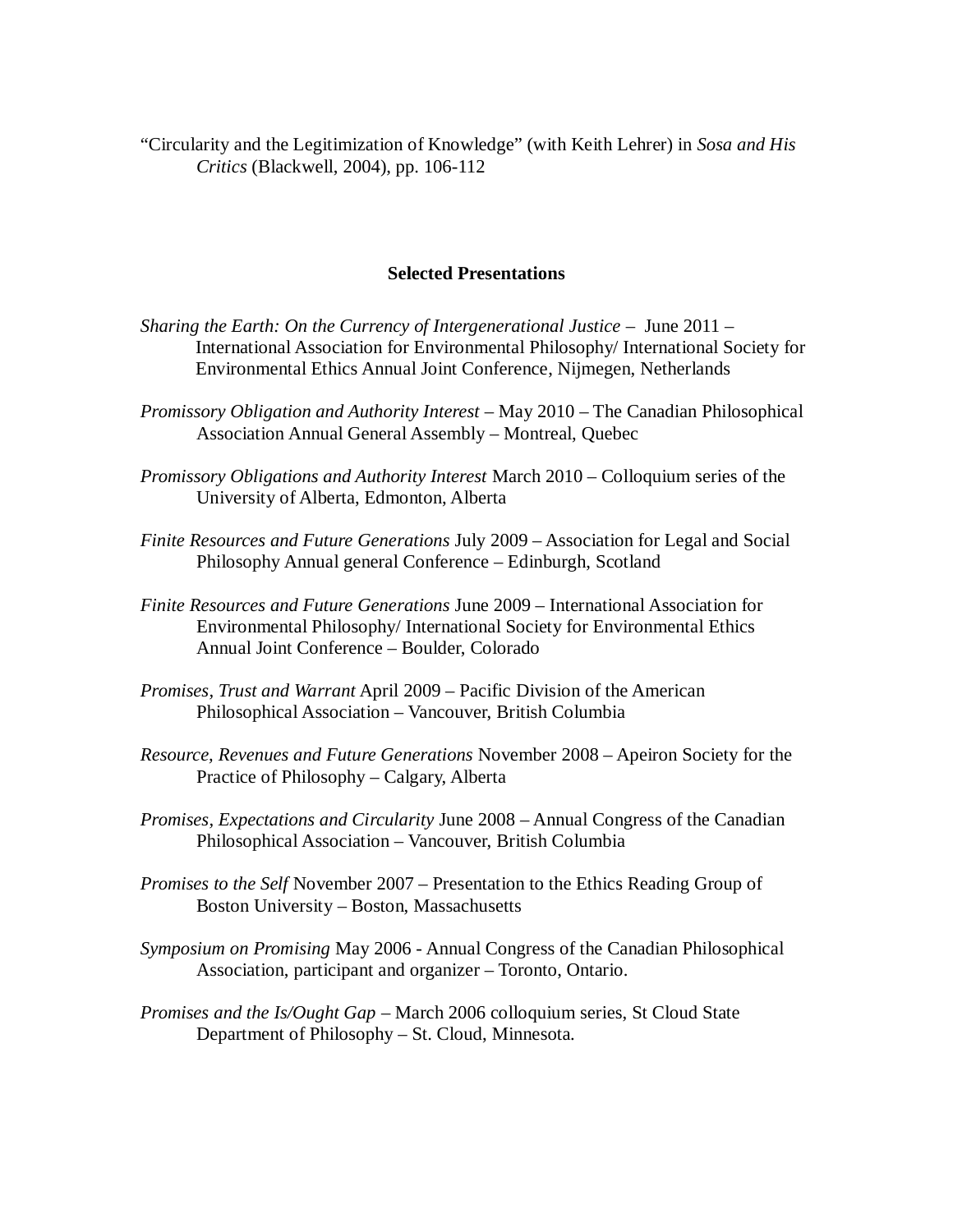- *Are Wedding Vows Promises to the Spouse?* October 2005 annual meeting of the Western Canadian Philosophical Association, the University of Manitoba-Winnipeg, Manitoba.
- *Promises to the Self–* October 2004 meeting of the Central States Philosophical Association, the University of Iowa - Iowa City, Iowa.
- *You Can Have This Joke for a Song; Songs, Jokes, and the Market Argument for Copyright –* October 2004 annual meeting of the Western Canadian Philosophical Association, the University of Victoria, Victoria, British Columbia.
- *Promises to the Self* May 2004 Annual Congress of the Canadian Philosophical Association, the University of Manitoba, Winnipeg, Manitoba.
- *A Problem for Minimalism* May 2001 Annual Congress of the Society for Exact Philosophy, the University of Montreal - Montreal, Quebec.
- *Self-Reference and Disquotational Theories of Truth* March 2001 Graduate Student Conference at Syracuse University - Syracuse, New York.

#### **Commentaries**

- Comments on a paper by Lauren Fleming (University of Puget Sound) entitled "The Possibility of Personal Commitments" April 2011 – The American Philosophical Association's Central Division annual meeting – Minneapolis, Minnesota
- Comments on a paper by William Throop (Penn State University) entitled "Strengthening Social Sustainability Virtues" June 2010 – International Association for Environmental Philosophy/ International Society for Environmental Ethics Annual Joint Conference – Boulder, Colorado
- Comments on a paper by Brooke Roberts (University of California at Davis) entitled "Desert versus Entitlement" – 2009 Western Canadian Philosophical Association Annual Congress – Edmonton, Alberta
- Comments on a paper by Alistair MacCleod (Queens University) entitled "Justice and Conformity to Law" – 2008 Canadian Philosophical Association Annual Congress – Vancouver, British Columbia
- Comments on a paper by Jim Young (University of Victoria) entitled "Truth, Deflationism and Correspondence" – 2006 Western Canadian Philosophical Association Annual Congress – Victoria, British Colombia

Comments on a paper by Paul Viminitz (University of Lethbridge) entitled "Getting the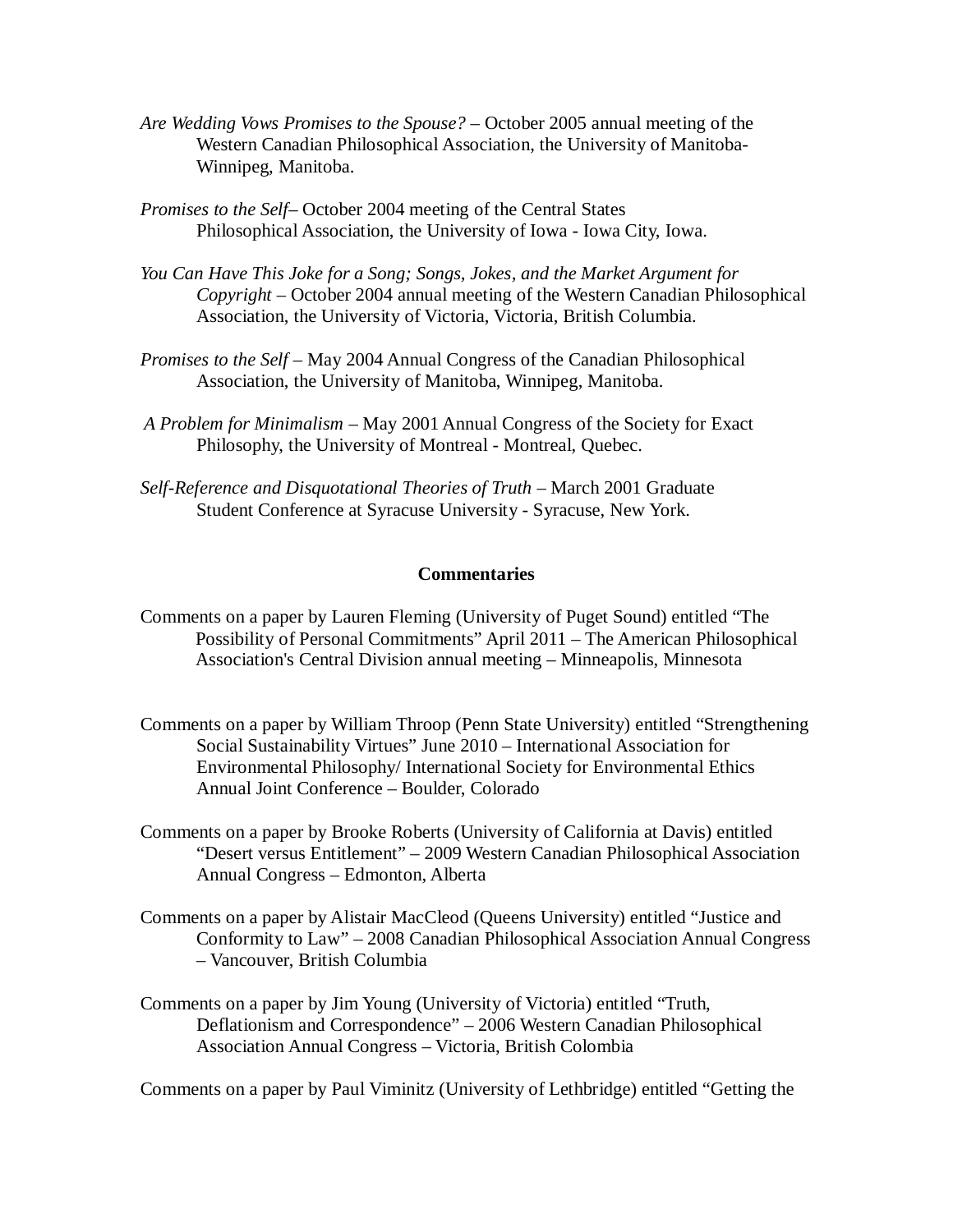Baseline Right" – 2005Western Canadian Philosophical Association Annual Congress – Lethbridge, Alberta

Comments on a paper by Mark Mercer (University of Manitoba, Brandon) 1997 Canadian Philosophical Association Annual Congress – Winnipeg, Manitoba

#### **Honors, Awards and Fellowships**

- **-**Institute for Advanced Policy Research (IAPR) Fellowship Grant, The University of Calgary, 2007 – Research area: Natural resources and intergenerational justice
- -National Endowment for the Humanities (NEH) Summer Seminar fellowship, Georgia State University, 2007 – Topic: Democracy, Law and Human Rights
- -Reisen Prize (best graduate student essay) The University of Arizona, 2003 Essay title: *Hart and Raz on Exclusionary Reasons*
- -Graduate Research Fellowship, John Pollock, supervisor, 2002
- -Incoming Graduate Fellowship, The University of Arizona, 1999
- -BA in Philosophy with Distinction, Concordia University, 1995

#### **Teaching Service**

#### **Courses Taught**

Fall 2007 – Philosophy 249 Lec. 1 – Ethics

Course Description: This is an introductory survey course in ethical theory. We will read selections from the history of Western thought in ethical (moral) theory, from the ancient Greeks to contemporary authors. We will examine traditional answers to the central questions of moral theory: What is the good? What is a good life? What does justice demand? We will also cover the major moral theories in the Western canon: Virtue Theory, the Divine Command/Natural Law, Sentimentalism, Kantianism, and Utilitiarianism.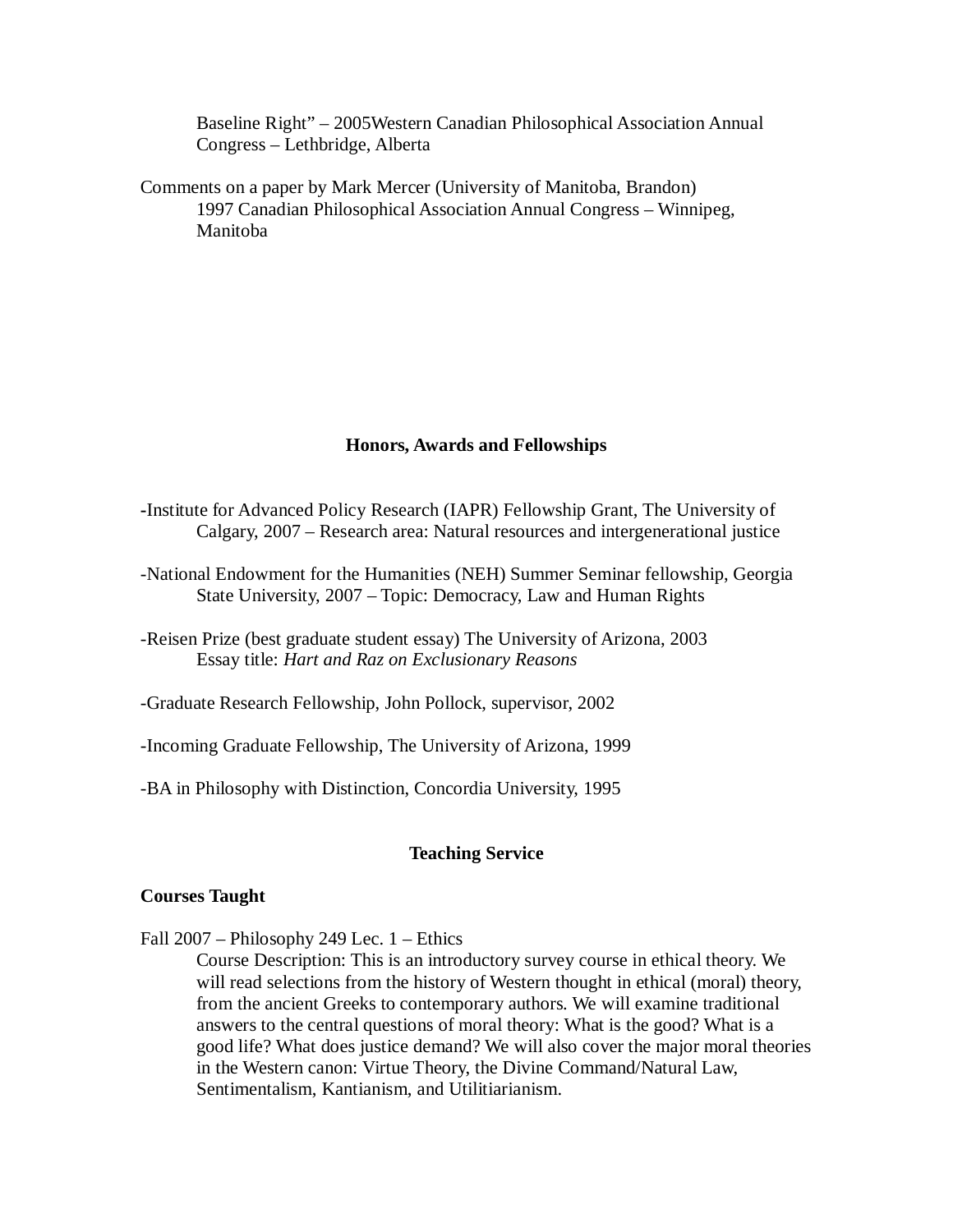Fall 2007 – Philosophy 249 Lec. 2 – Ethics

Winter 2008 – Philosophy 319 – Law and Philosophy Course Description: This is a survey course in the philosophy of law. It will cover issues in the foundations of legal authority, the nature of the law, the relationship between law and morality, theories of jurisprudence more generally, theories of statutory interpretation, and theories of punishment.

- Winter 2008 Philosophy 549.19/649.19 Seminar on Promissory Obligations Course Description: This is a seminar in ethical theory. The central topic of the course is the voluntary moral obligations that attend promises. When we promise, we incur a new moral obligation (it seems) to do what we promise. How can this be so? We will survey answers to this and related questions across a wide range of periods and authors. A partial list includes Cicero, Aquinas, Hobbes, Hume, Smith, Austin, Rawls, and Scanlon.
- Fall 2008 Philosophy 249 Lec. 1– Ethics
- Fall 2008 Philosophy 249 Lec. 2 Ethics
- Winter 2009 Philosophy 319 Law and Philosophy
- Winter 2009 Philosophy 447 Issues in Environmental Ethics Course Description: The goal of the course is to introduce students to the philosophical issues concerning the environment. Basic ethical theories and concepts, as well as specific issues such as animal rights, human and global ecology, production, consumption and pollution will be covered in detail.
- Winter 2009 Philosophy 593.93 Directed Reading (Environmental Ethics)
- Fall 2009 Philosophy 249 Lec. 1 Morality, Virtue and Society (cf. Ethics)
- Fall 2009 Philosophy 249 Lec. 2 –Morality, Virtue and Society
- Winter 2010 Philosophy 325 Law and Morality (cf. Phil 319)

Winter 2010 – Philosophy 553.1/653.1 – Advanced Topics in Political Philosophy – Private Property and Justice in Distribution

Course Description: The class is an upper level seminar in the theory of property, in particular private property. We will cover a number of figures in the history of property theory, e.g. Aquinas, Grotius, Pufendorf, Locke and Hume, in addition to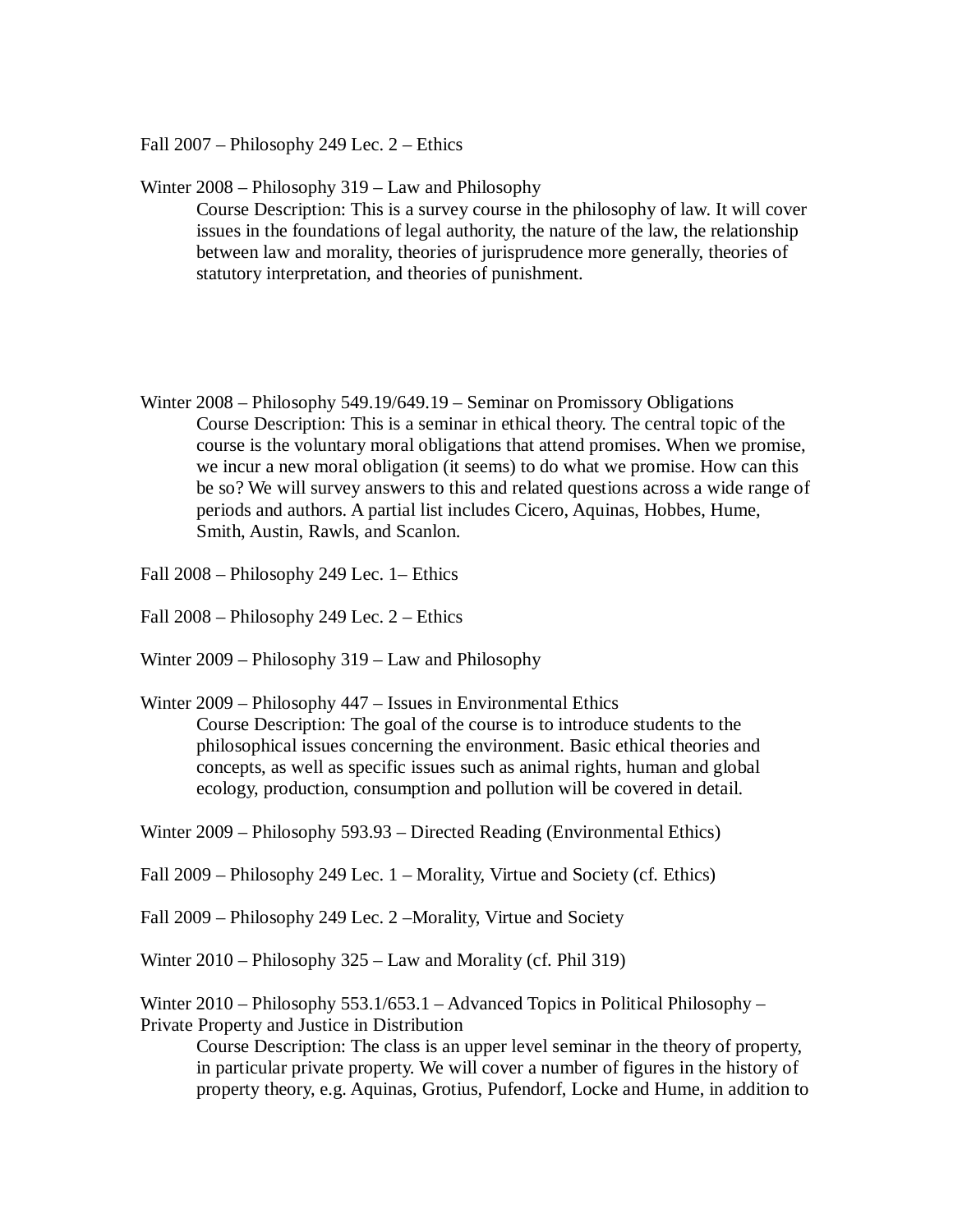contemporary authors like Rawls, Dworkin and Pogge. We will survey and assess the answers they give to traditional questions about private property: How is private property ultimately justified? How is the appropriation of un-owned things justified? What are property rights, and what are their limits? What is the correct relationship between property rights and the law? What is the nature of the relationship between property rights and the state, or public policy?

Summer 2010 – Philosophy 595 Lec. 20 Topic 10 – Directed reading in Political Philosophy

Course Description: This is a directed reading course in contemporary political philosophy with four advanced undergraduate students. The central material is the work of Thomas Pogge and Charles Beitz. The topics covered include globalization, cosmopolitan justice and human rights.

# **Undergraduate Training**

Honours Thesis Supervision

Quinn Gibson – Exam date – April 29, 2010

Mike Whittington – Exam date – April 27, 2010

Honours Thesis Exam Committees

Adil Kurji – Exam date- May 6, 2008

Tyler McGraw – Exam date May 8, 2008

Tyler Paget – Exam date May 8, 2008

## **Graduate Training**

Preliminary exam committee

Michael Steiner – Exam date – September 9, 2009

Candidacy exam committee

Gillman Payette – Exam date – December 1, 2009

Master's thesis committee

Tyler McGraw – Exam date – August 5, 2010

#### **Letters of Reference**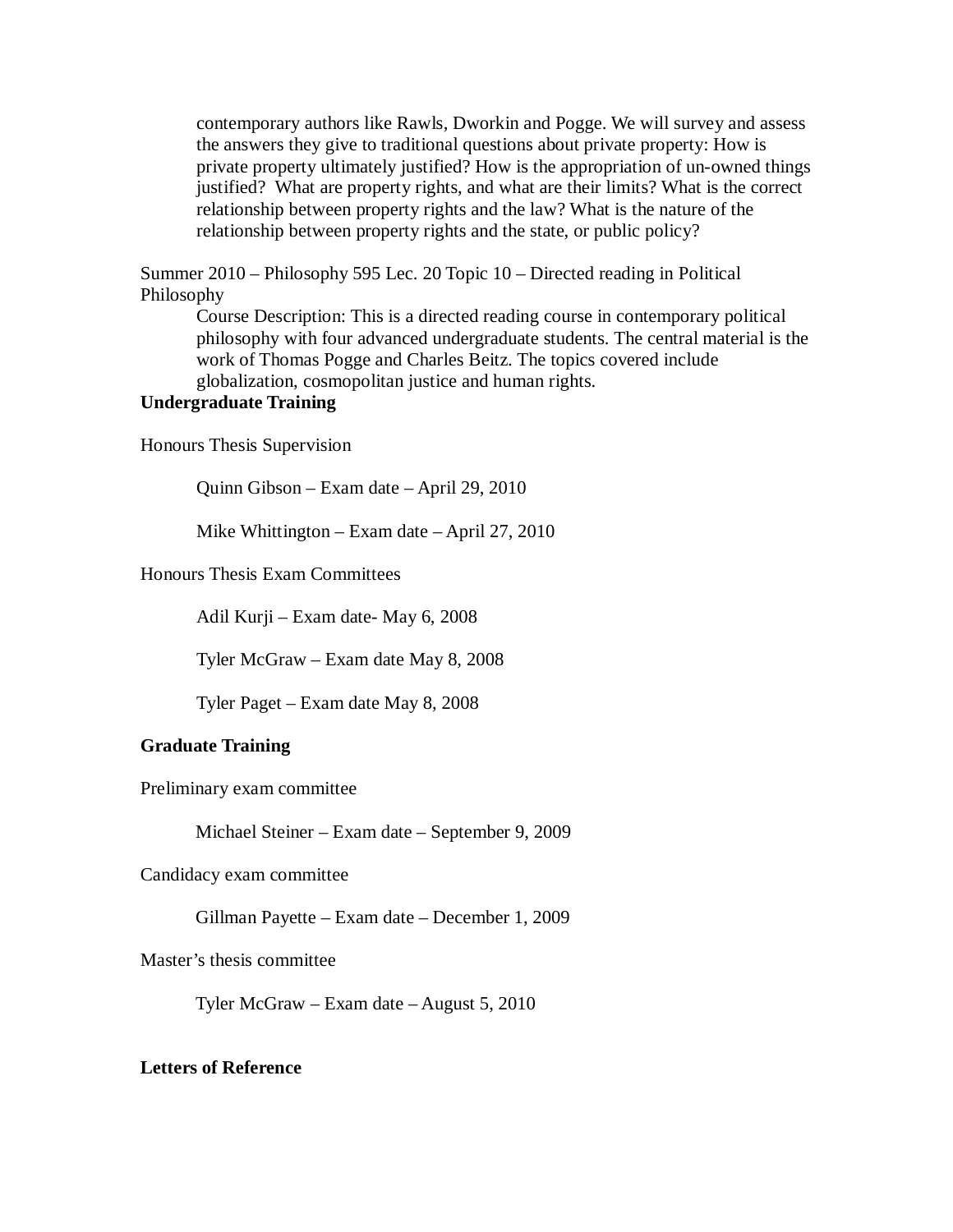I have written letters of reference, either for admission to graduate programs or for scholarship competitions, for the following UC students (graduate program/scholarship type in brackets): Breanne Campbell (Law), Simon Ford (Law), Kathleen Ganley (Law), Quinn Gibson (Philosophy), Shelley Hulbert (Philosophy), Sandra Ilic (Law), Scott Irvine (Optometry), Jeff Major-Hansard (Philosophy), Matt Murphy (Philosophy) Tina Strasbourg (Philosophy)

# **Professional Service - Internal**

- 2009/10 Departmental Scheduling Committee
- 2009/10 Departmental Speakers Committee
- 2009/10 Faculty Association departmental representative
- 2008/09 Faculty Development Committee, University of Calgary
- 2008/09 Departmental Speakers Committee, University of Calgary
- 2007/08 Faculty Development Committee, University of Calgary
- 2007/08 Departmental Speakers Committee, University of Calgary
- 2006/07 Institutional Review Board for Research on Human Subjects, St Cloud State University
- 2006/07 Philosophy undergraduate Club Faculty Advisor, Philosophy Department, St Cloud State University
- 2005/06 Library Committee, Philosophy Department, St Cloud State University
- 2005/06 Speakers Committee, Philosophy Department, St Cloud State University
- 2005/06 Institutional Review Board for Research on Human Subjects, St Cloud State University
- Summer 2004 Coordinator, Arizona Summer Workshop in Philosophy
- 2003/2004 University of Arizona Graduate Student Representative Department liaison